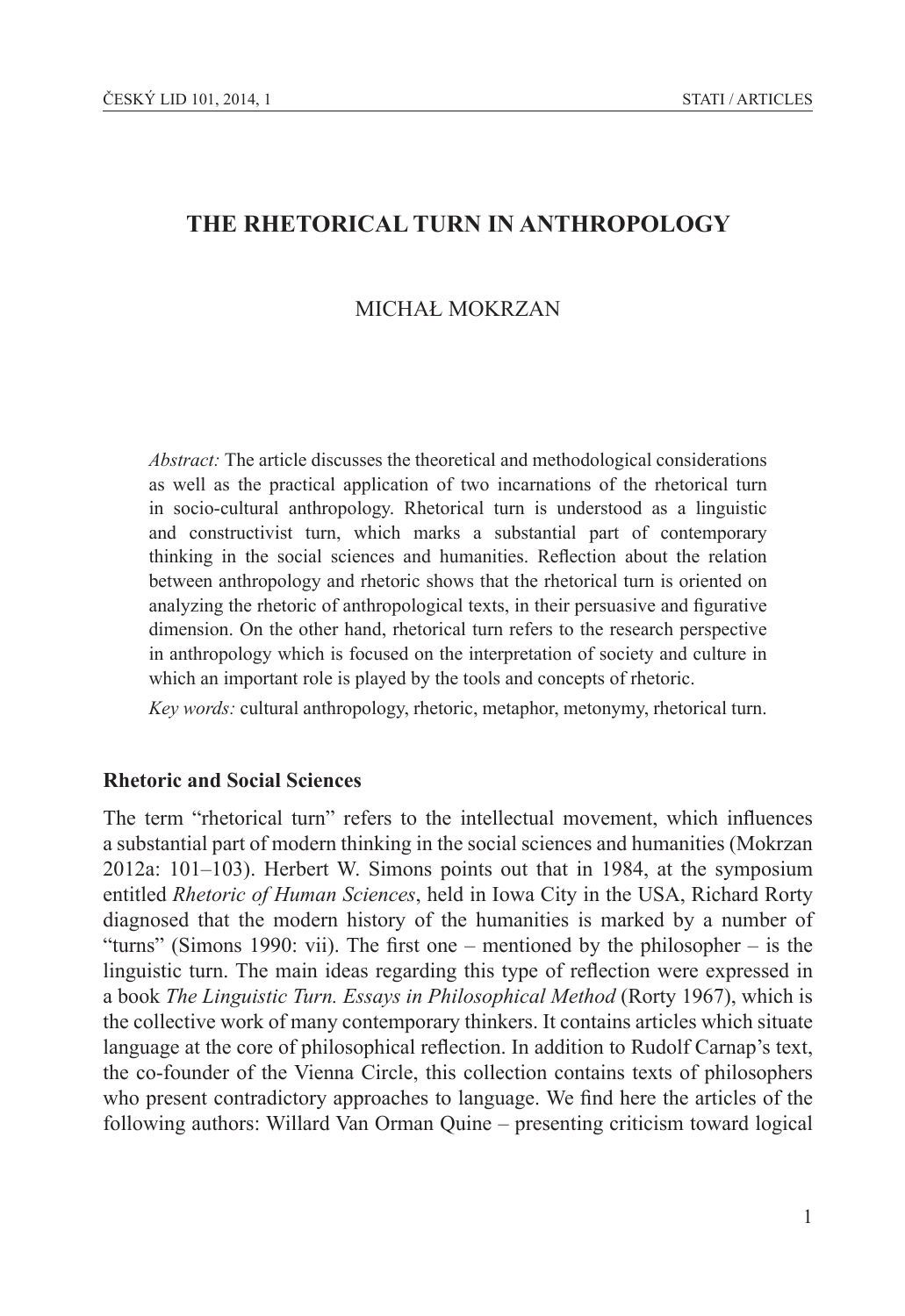positivism, Max Black – who influenced analytical philosophy and Jerrold Katz – a representative of generative grammar. The second turn mentioned by Rorty is the interpretative turn. According to Jürgen Habermas (1983) its main concepts were most fully laid out in *Interpretive Social Science* (Rabinow – Sullivan 1979). This book contains texts of such thinkers as Paul Ricoeur, Hans-Georg Gadamer, Stanley Fish, Charles Taylor and Clifford Geertz. Rorty claims that after these two turns, it's time for another one, the rhetorical turn, which is sometimes labeled as rhetorical constructivism. According to this theoretical and methodological approach, common-sense as well as scientific and philosophical representations and interpretations of the bio-socio-cultural reality are constructs developed by rhetorical devices such as tropes, figures, and acts of persuasion. Furthermore, it is argued that not only represenations and interpretations but also "selves and societies are constructed and deconstructed through rhetorical practices" (Brown 1990: 191). This is due to the presumption that we experience the world through rhetorically mediated forms of knowledge. In the social sciences and philosophy the rhetorical turn is characterized by a critical reflection on epistemology. It is considered that the process of understanding is based on the mechanisms of rhetoric. In the entry entitled *The Rhetorical Turn in Social Theory* in the *Encyclopedia of Social Theory* Richard Harvey Brown claims that "the rhetorical transvaluation of epistemology wrenches us away from our most treasured beliefs about the constitution of science, knowledge, and even reason itself (…) rhetorical approach subverts the authority of modernist philosophy of science by radically conflating the traditionally bifurcated hierarchies of truth and expression, *doxa* and *episteme*, rationality and language, appearance and reality, and meaning and metaphor. It does so by focusing on the how rather than the what of knowledge, its poetic and political enablements rather than its logical and empirical entailments. Through such shifts of focus, the rhetorical turn relocates knowledge in the act of symbolic construction, and knowledge is no longer regarded as that which symbols subserviently convey. Humans *enact* truth not by legislating it scientifically, but by performing it discursively, in science, in politics, and in everyday life" (Brown 2005: 645–646). Therefore, distinctive feature of the rhetorical turn is the focus on the rhetorical dimension of scientific and philosophical discourses. The attention shifts to the reflection on the role of tropes, rhetorical figures and argumentative techniques in narratives written by scholars.

In philosophy the rhetorical turn is associated with Jacques Derrida and with the reflection – developed by the thinker in the *White Mythology: Metaphor in the Text of Philosophy* (Derrida 1982) – on the metaphorical nature of philosophical concepts. The first sentence of the essay "From philosophy, rhetoric" (Derrida 1982: 209), summarizes the main objectives of the project "philosophy as a kind of writing" developed by Derrida (Rorty 1978). In the field of literary criticism, tropes, understood as rhetorical mechanisms organizing literary, philosophical and scientific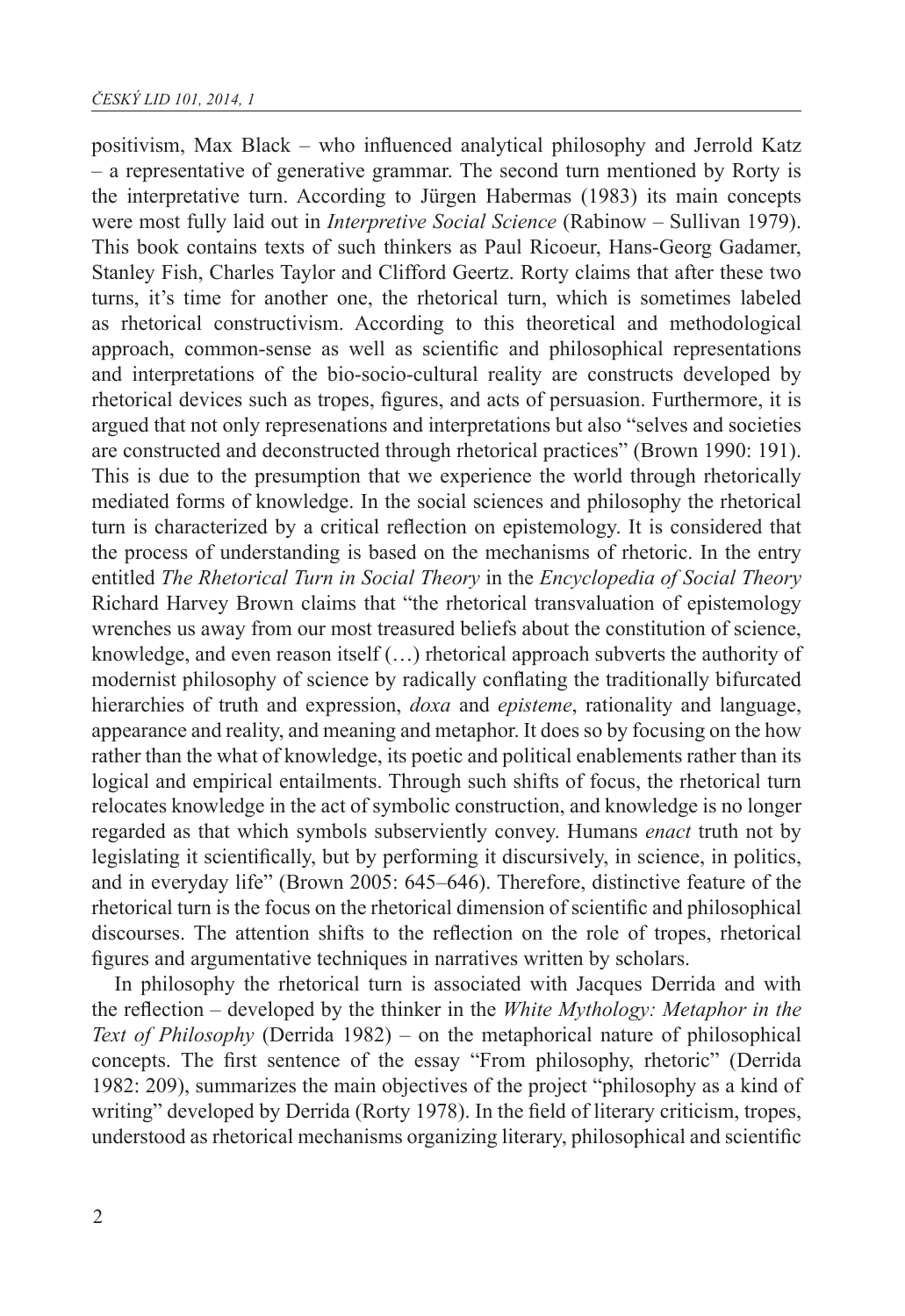discourses are the object of interest for The Yale School. It is worth mentioning its representative Paul de Man and the essay *The Epistemology of Metaphor* (De Man 1978) which is the key text to the rhetorical turn. De Man develops the concept of rhetorical reading, which, according to Rodolphe Gasché (1999), corresponds to Derrida's project of deconstruction. In this essay De Man writes: "rhetoric, however, is not in itself a historical but an epistemological discipline" (De Man 1978: 30). In the field of history, scholars who are interested in the rhetorical dimension of cognition are Hayden White and Frank Ankersmith. The first one in the *Tropics of Discourse* argues that "The historian's characteristic instrument of encodation, communication, and exchange is ordinary educated speech. This implies that the only instruments that he has for endowing his data with meaning, of rendering the strange familiar, and of rendering the mysterious past comprehensible, are the techniques of *figurative* language" (White 1978: 94). In sociology Richard Harvey Brown wrote about the rhetorical construction of social reality. Employing the terminology of rhetoric, he argued that society works as a text (Brown 1987). Deirdre N. McCloskey, in *The Rhetoric of Economics* showed that economic sciences persuade through the use of rhetorical tools: "Figures of speech are not mere frills. They think for us." (McCloskey 1998: xix) James Boyd White, in turn, pointed out that in the legal sciences "this is a way of looking at the law, not as a set of rules or institutions or structures (as it is usually envisaged), nor as a part of our bureaucracy or government (to be thought of it terms of political science or sociology or economics), but as a kind of rhetorical and literary activity" (White 1985: x).

Not only has the discourse of humanities and social sciences become the subject of meticulous rhetorical analysis, but rhetoricians and rhetorically oriented sociologists of knowledge as well as philosophers of science have started extensive discussion on the rhetorical dimension of knowledge produced within the natural science: biology, physics, chemistry, etc. In classical works for the newly emerging discipline, that is the rhetoric of science, Charles Bazerman (1988), Greg Myers (1990), Alan G. Gross (1990) and John Angus Campbell (1990) focused inter alia on the techniques of argumentation and strategies of justifying scientific theorems in the following works: Galileo's *Two World Systems*, Charles Darwin's *On the Origin of the Species*, and Isaac Newton's *Opticks*. Analyzing the rhetoric employed by the creators of discourses they argued that the "rhetoric is constitutive of scientific knowledge" (Gross 2006: 5). The position taken by the first generation of the rhetoricians of science clearly expresses Bazerman's opinion: "persuasion is at the heart of science, not at the unrespectable fringe. An intelligent rhetoric practiced within a serious, experienced, knowledgeable, committed research community is a serious method of truth seeking. The most serious scientific communication is not that which disowns persuasion, but which persuades in the deepest, most: compelling manner, thereby sweeping aside more superficial arguments. Science has developed tools and tricks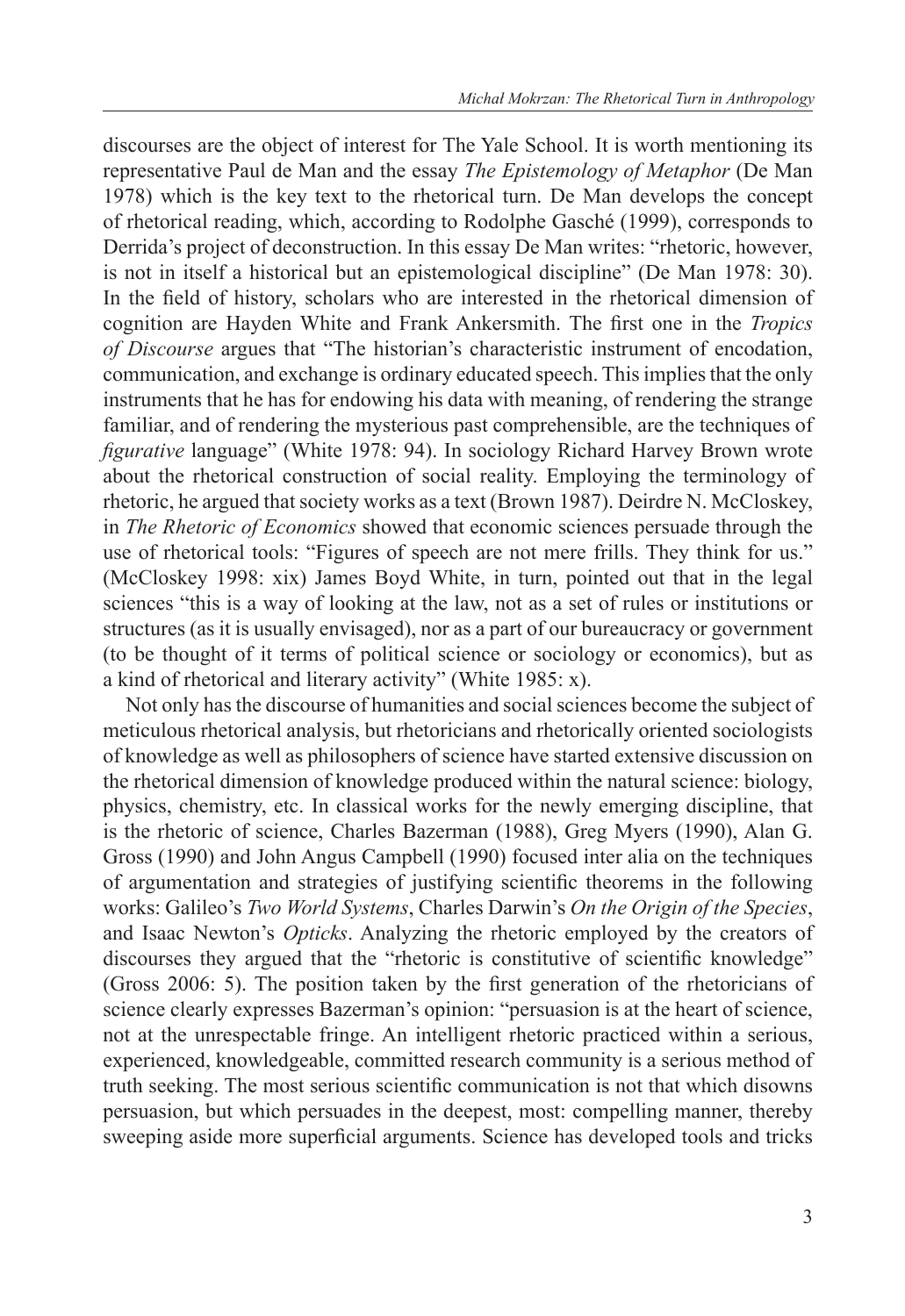that make- nature the strongest ally of persuasive argument, even while casting aside some of the more familiar and ancient tools and tricks of rhetoric as being only superficially and temporarily persuasive" (Bazerman 1988: 321). In the works of the rhetoricians of science, considerations on the persuasiveness of scientific discourse are accompanied by reflections on the role of tropes, rhetorical figures and topos in the creation of scientific knowledge. The cognitive value is attributed to the elocutive elements of rhetoric. In the work entitled *Rhetorical Figures in Science*  Jeanne Fahnestock states that figures "are no longer seen as decoration on the plain cloth of language but as the fabric itself. The figures epitomize lines of argument that have great applicability and durability, and though these lines can be paraphrased in roundabout ways, they gain their greatest force in the stylistic concision of a recognizable figure. In a general as well as a very particular sense, then, a style argues." (Fahnestock 1999: xii)

This sample of authors and books shows a reflection on the rhetorical aspect of the production of scientific knowledge, which we refer to as the rhetorical turn, have taken place in almost all disciplines of the humanities and social sciences. This reflection is also not alien to socio-cultural anthropology. It should however be underlined, that with regards to our discipline we can talk about two incarnations of the rhetorical turn. Analyzing the discursive space of anthropology it can be noticed that its representatives rhetorically analyze anthropological texts in persuasive and figurative dimensions. In this regard they do not differ from the representatives of other disciplines i.e. they are interested in the rhetoric of science, in this particular case, the rhetoric of anthropology. However, in anthropology, the rhetorical turn, takes yet another form. It is also understood as a theoretical and methodological perspective oriented on the interpretation of society and culture in which the rhetorical tools play an important role. Anthropologists of rhetoric are less interested in how anthropological knowledge is produced. They rather emphasize the interpretation of figurative and persuasive processes which take place in culture and society. The next part of the article will be devoted to a critical discussion on the key arguments underlying these two incarnations of the rhetorical turn in anthropology.

## **Rhetoric of Anthropology: Figurativeness, Persuasiveness and Power**

Stephen A. Tylerin the book entitled *The Unspeakable: Discourse, Dialogue and Rhetoric in the Postmodern World* (1987), argues that an analysis of the history of rhetoric show how the rhetoric was ousted from philosophy and scientific discourse. Rhetoric in ancient times and later again in modern times was the reference point for philosophy and science. Philosophers such as Plato, John Locke, Francis Bacon and Immanuel Kant created the grounds of philosophical discourse in opposition to rhetoric. These thinkers attempted to expelled rhetoric from their discourse, because – they believed – it obscures reality and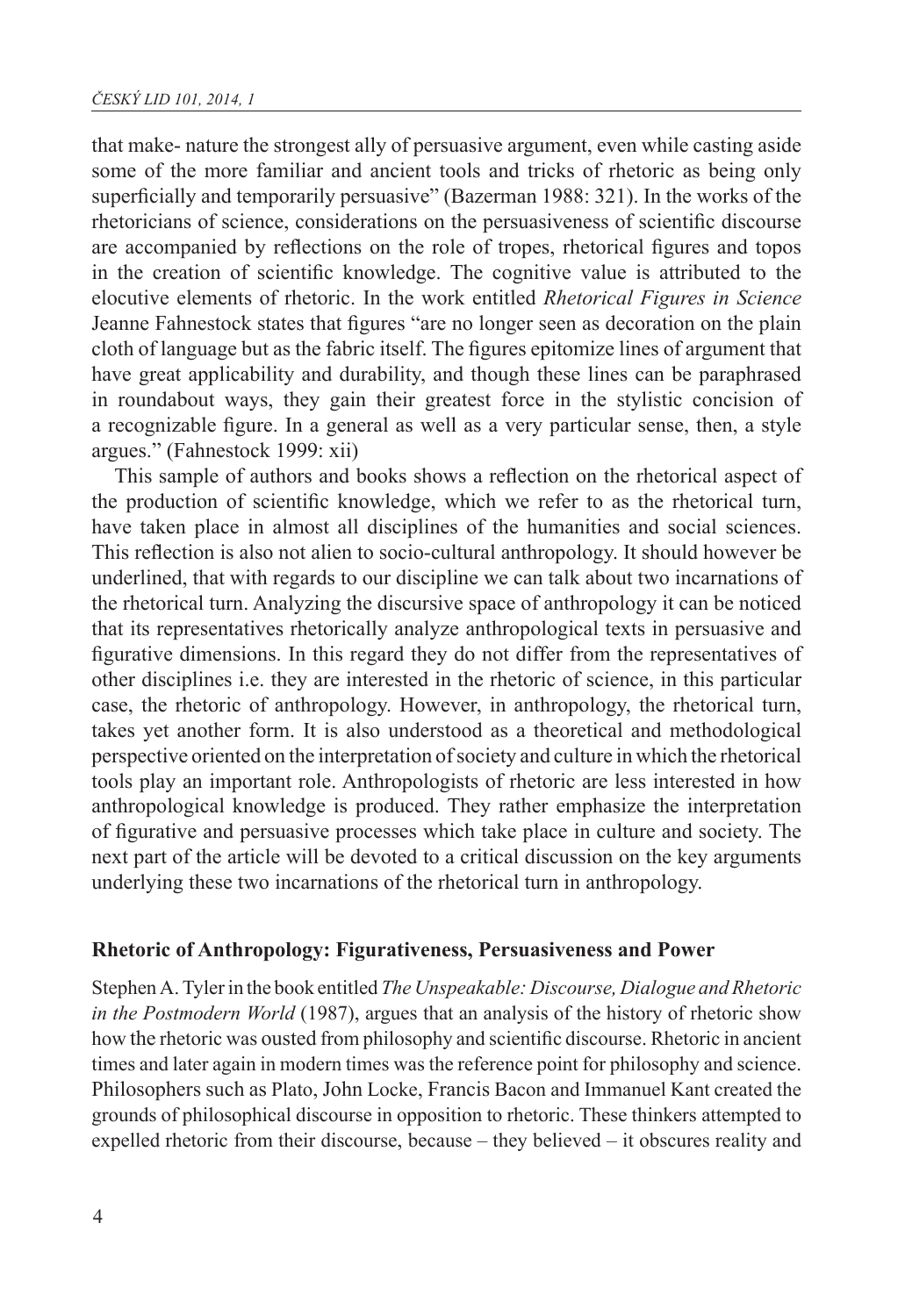instead of providing true knowledge (*ếpistemē*) is limited to common opinions (*dóxa*). Antirhetorical tendency which can be traced in philosophy and modern science is also exposed by S. Tyler in *A Post-modern In-stance*: "No poets, thank you. No *doxa*. No metaphors. No suggestion. Only statements need apply for real work." (Tyler 1991: 90) Describing the project of modernity, the American anthropologist emphasizes that modernism is seen as the triumph of things over signs, *plain style* over rhetoric and reason over passion. He notes that nothing so clearly highlights the motivation of modernism as the dream of a transparent language. The idea of a transparent language – which implies the correspondence theory of truth – assumes that the words perfectly reflect reality. The ultimate goal of modern science and philosophy "was to create an order of discourse that mirrored the mind that mirrored the world that mirrored the discourse that…" (Tyler 1987: 7) To build a transparent language, modernism has developed a so called *plain style.* The intention of its founders was to fulfill the ideal of scientism; that is, a limpid style of description freed from rhetoric, which in the long philosophical tradition derived from Plato was treated as a discourse of deception. "For plain style, rhetorical tricks are bad because they cloud the mirror." (Tyler 1987: 7) Since the metaphor compares two unlike elements, rhetoric can be treated by the discourse of modernism as a fraud, which tangles the relationship of words and things. Such a position in the philosophy and science was identified by George Lakoff and Mark Johnson as "fear of metaphor and rhetoric" (Lakoff – Johnson 2003: 191). Anthropologists forming the rhetorical turn, argue that the attempts to eliminate rhetoric (understood as figurativeness) from the anthropological discourse are ineffective and unjustified. This is due to the fact that language is a space which can exist through the elements that modernism hoped to banish from its own discourse. Language cannot be treated in reference and literal categories, because, as Friedrich Nietzsche emphasizes: "there is obviously no unrhetorical «naturalness» of language to which one could appeal; language itself is the result of purely rhetorical arts" (Nietzsche 1989: 106). "The tropes are not just occasionally added to words but constitute their most proper nature." (Nietzsche 1989: 25)

Reflection on figurative language sheds new light on the nature of human cognition. It turned out that our cognitive acts are based on "a series of tropological transpositions" (Rusinek 2003: 9). This thought becomes particularly relevant to anthropologists who develop the reflection on the rhetorical dimension of anthropological cognition. In their view, the elementary modes of understanding social and cultural phenomena are determined by rhetorical conventions. The following considerations are therefore the grounds of reflection on the rhetorical dimension of anthropological knowledge. The reality is available through rhetoric. We cast a narrative net on reality i.e. we interpret it through the process of translation using rhetorical tropes. This in fact means that the transformation from strange to familiar happens via rhetorical operations. Noticing this trait of the process of anthropological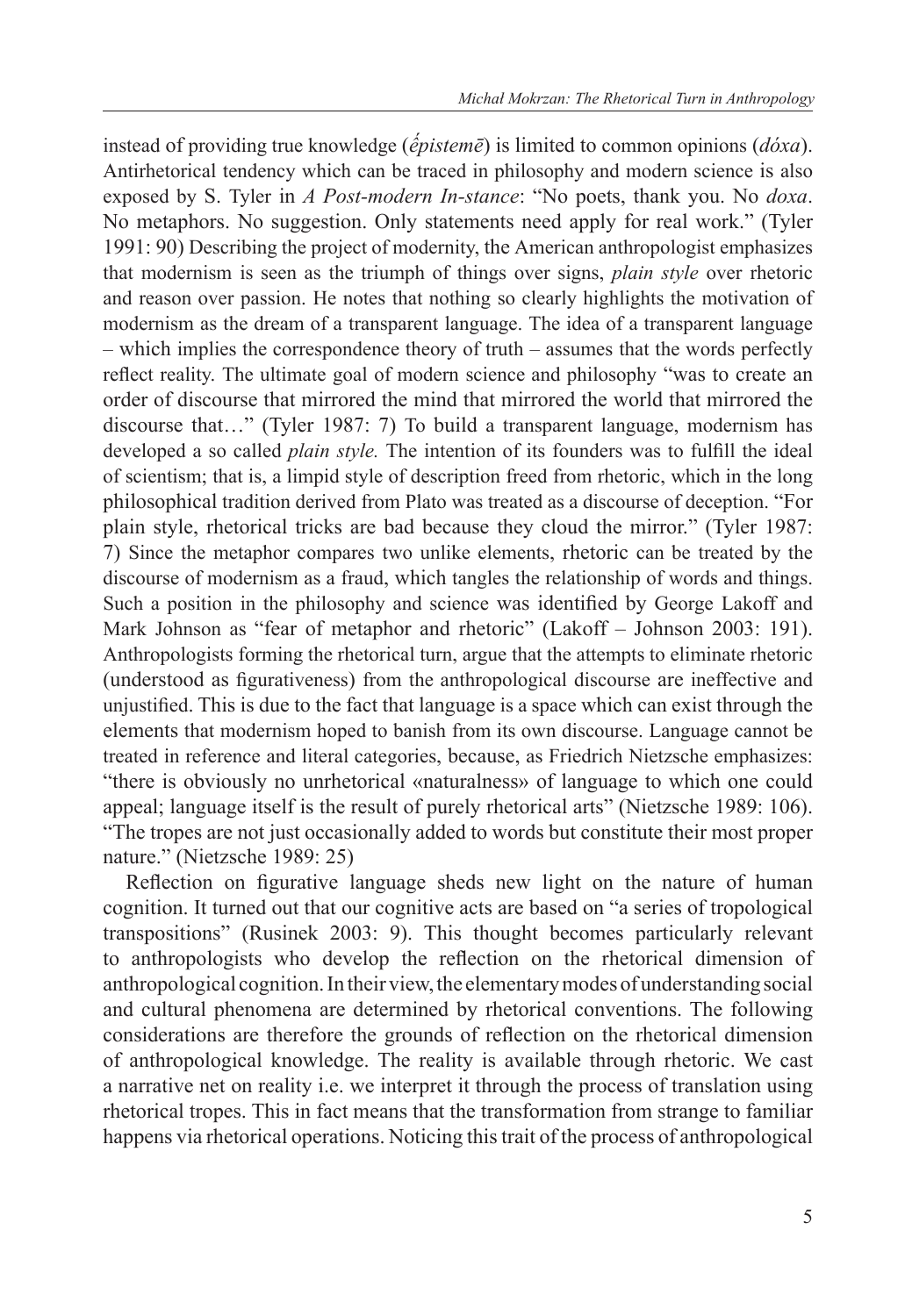knowledge construction has important epistemological consequences. If we assume that every story has a plot, which provides meaning to events that compose the line of the story, than every fabularization equals figuralization i.e. the recognition of reality by means of rhetorical tropes (see Domańska 2000: 23, Mokrzan 2010: 15). "A mode of representation is ultimately not logical, but tropological. Metonymy, metaphor, and synecdoche are the means by which signs substitute for both words and the world." (Tyler 1987: 64)

Therefore tropes – right from the beginning – are the essence of language, and literature, anthropology and philosophy speak the same figurative language. From this fact stems the conclusion or rather a postulate to analyze anthropology and other disciplines rhetorically. For example Clifford Geertz is one of the authors who – as Lisa Ede points out (1992) – helped to initiate the rhetorical turn in the social sciences and humanities (Mokrzan 2012a). In *Works and Lives: The anthropologists as Author*, a book that was dedicated to the founder of the new rhetoric – Kenneth Burke, Geertz tries to answer the question: how anthropology copes with persuasion? This problem inclines one to think about anthropology, taking into account its persuasive potential. Anthropology is viewed here as particular rhetorical practice. According to Geertz's statement that ethnographic texts are convincing due to their reliability and through the power of theoretical proof is naïve. Apart from research techniques, i.e. fieldwork methods and the methodology of cultural sciences, anthropologists use other tools to convince the readers of ethnographic texts of their opinions about reality. Geertz claims that "the ability of anthropologists to get us to take what they say seriously has less to do with either a factual look or an air of conceptual elegance than it has with their capacity to convince us that what they say is a result of their having actually penetrated (or, if you prefer, been penetrated by) another form of life, of having, one way or another, truly 'been there'. And that, persuading us that this offstage miracle has occurred, is where the writing comes in" (Geertz 1988: 4–5). In this statement two issues are highlighted: persuasion, and the act of writing. They are both important to the understanding of what constitutes the power of the anthropological story. It is justified to conceive Geertz's view on anthropology in such way which allows one to consider anthropology as an art of persuasion through writing. The rhetoric understood as an act of persuasion is an immanent property of anthropology. It turns out that the authority of anthropology is established through the persuasiveness of ethnographic text. Persuasion is a key concept in ancient rhetoric treated as the art of pronunciation. In English the word persuasion derives from Latin *persuade,* which is the translation of Greek *peitho* meaning "'to urge', 'to prompt', 'to persuade', and 'to request', 'to propitiate' and even 'to lure'" (Ziomek 1990: 8). Geertz argues that by knowing the techniques and strategies of rhetorical argumentation, some anthropologists have gained the ability to make readers believe that events presented in texts are real and to incite them to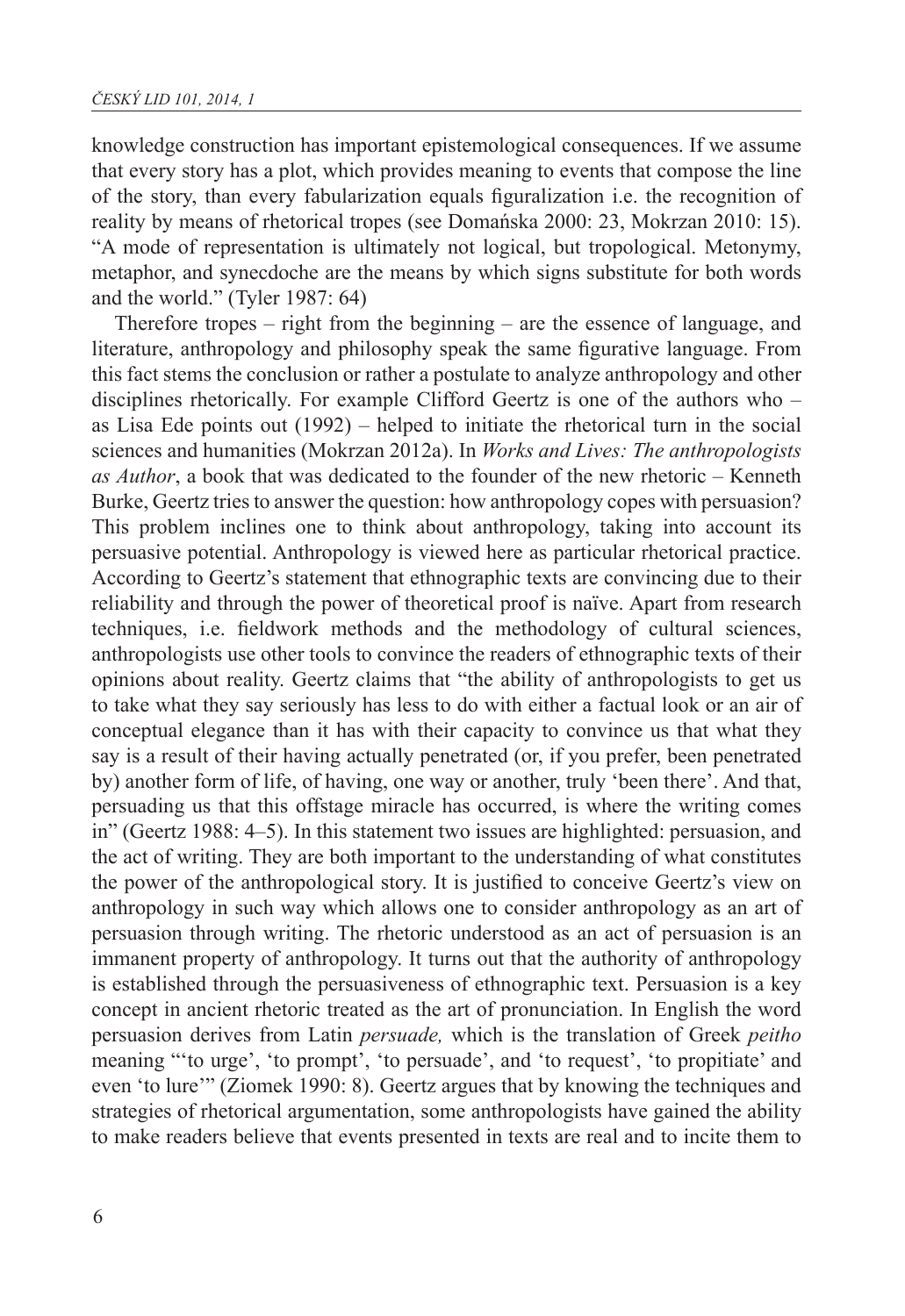accept as true what authors have written. In *Works and Lives* arguments previously expressed by philosophers, literary scholars, specialists in rhetoric and poetics in relation to literary and philosophical texts, have been applied to anthropological discourse in order to capture its persuasive and illustrative power. It is in this book that Geertz demonstrates in detail, by using rhetorical terminology, how the works of Claude Lévi-Strauss, Edward Evan Evans-Pritchard, Bronislaw Malinowski, and Ruth Benedict are constructed and what persuasive strategies have been applied (see Mokrzan 2012a).

The rhetorical analysis included in *Works and Lives* emphasize the persuasive and figurative nature of anthropological texts. Similar analysis, we find inter alia in the works of such authors as George E. Marcus and Dick Cushman (1982), James Clifford (1988), John Van Maanen (1988), Paul Steven Sangren (1988), Waldemar Kuligowski (2001) and Michał Mokrzan (2010). It should be also recognized that the book *Writing Culture. The Poetics and Politics of Ethnography* (Clifford – Marcus 1986) is a significant completion to the perspective adopted by Geertz and other researchers circled round the rhetorical turn. In this work, reflection on the rhetoric of anthropological writings has been combined with a reflection on the power relations underlying scientific practice. Monika Baer notes that detailed analyses of anthropological rhetoric cast doubt on the assumption of the transparent and objective status of anthropological texts. *Writing Culture* contributors "challenged the politics underlying the poetics, which existence depends on the words of 'other's' (who usually occupy a less privileged position), and to whom co-authorship of the texts (ethnographies written by male and female anthropologists, to which the title of the book: *Writing Culture* refer to) does not bring any benefits" (Baer 2010: 14). James Clifford stated that the new anthropology announced in the volume provides only partial truths, and is "a way to decolonize power relations that characterize the traditional anthropological representations of the 'other'" (Baer 2010: 15).

A radical position on this issue was stated by Stephen Tyler in the manifesto of postmodernism in anthropology, in the essay entitled *Post-Modern Ethnography*: *From Document of the Occult to Occult Document*, which is included in the aforementioned publication. In Tyler's opinion the responsibility for the existence of power relations in anthropology – which translate to the rhetoric of ethnographic texts – rests on the fact of perceiving language as a representation; a view shared by many researchers (Mokrzan 2012b: 118–121). Scientific discourse, criticized by Tyler, has the desire to gain "power through knowledge, for that, too is a consequence of representation. To represent means to have a kind of magical power over appearances, to be able to bring into presence what is absent. […] The whole ideology of representational signification is an ideology of power," (Tyler 1986: 131) which is based on the subject-object relation; i.e. the relation of those who represent and are represented. This approach shows that every rhetorical use of language, in order to represent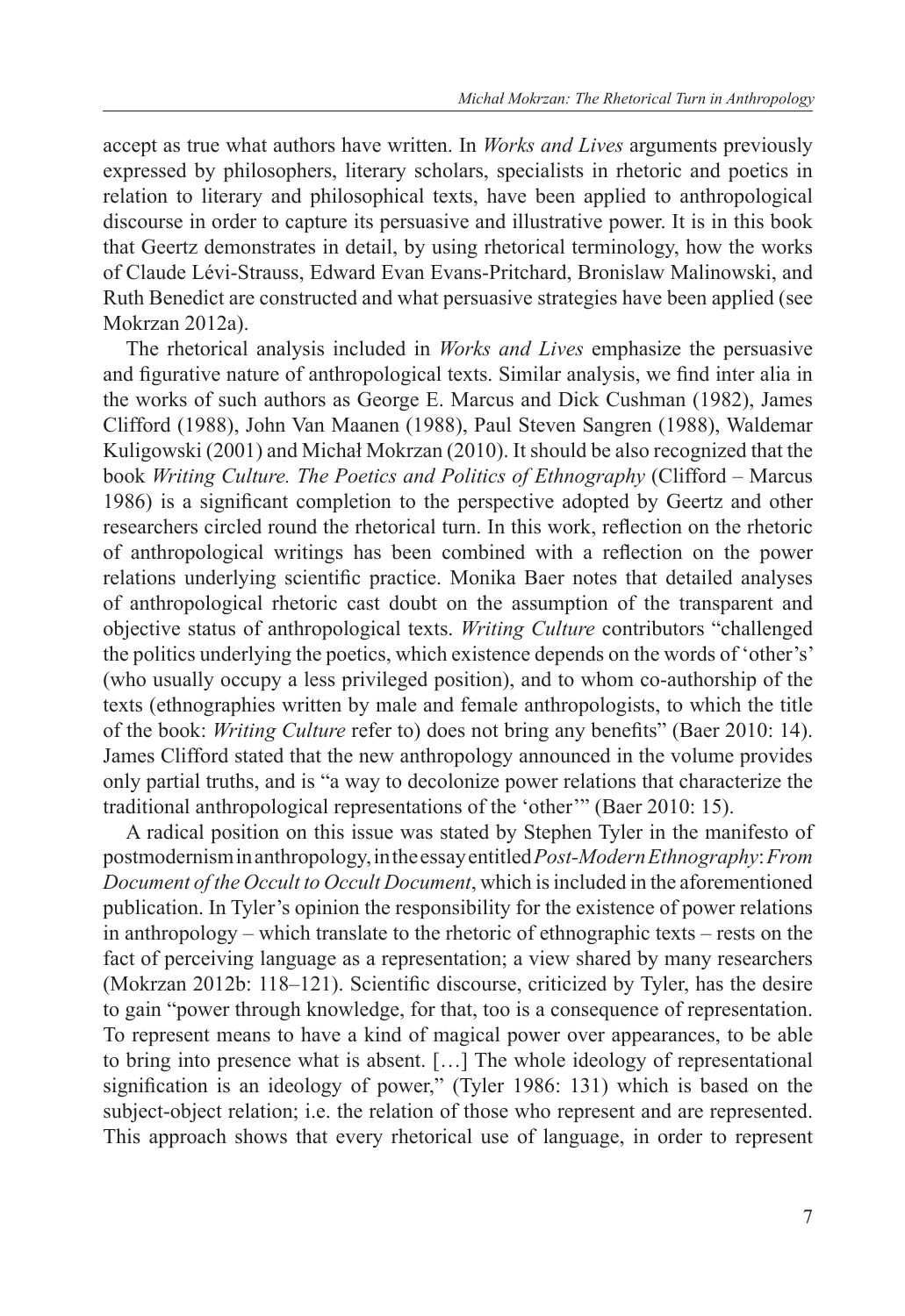culturally different societies, is a manifestation of power relations. The adoption of the model of language as representation in the research practice has an impact on the rhetoric of anthropological writing. Scientific rhetoric supported by the concept of *mimesis* is, according to Tyler, replete with figures such us: "'objects', 'facts', 'descriptions', 'inductions', 'generalizations', 'verification', 'experiment', 'truth'" (Tyler 1986: 130). Anthropology built on the model of language as representation takes a monologic form and uses rhetorical strategies characteristic to anthropological realism. Marcin Lubaś states that the realistic belief, common in anthropology, "about the ability of gaining comprehensive knowledge on another culture becomes" in the perspective adopted by *Writing Culture* contributors a "dangerous illusion, the component of the ideology of power, giving the impression of controlling words and things which are the subjects of representation" (Lubaś 2003: 159). The illusion of a holistic approach became possible through the use of synecdoche, the trope which enables one to create a sweeping view of culture. James Clifford notes that due to the fact that capturing culture as a whole is not possible in a short period of fieldwork, anthropologists analyzed selected institutions. They were focused not on the full cataloguing or depiction of the local customs but on portraying "the whole through one or more of its parts" (Clifford 1988: 31). "In the predominantly synecdochic rhetorical stance of the new ethnography, parts were assumed to be microcosmos or analogies of wholes. This setting of institutional foregrounds against cultural backgrounds in the portrayal of a coherent world lent itself to realist literary conventions." (Clifford 1988: 31) Synecdoche creates a generalizing model of culture which marginalizes all particular phenomena and specific individuals (Mokrzan 2010: 34–40). Mark Risjord recalls that a comprehensive critique of the generalized models of culture provided by anthropologists was developed by Edward Sapir and Paul Radin, who anticipated the postmodern critique of 70s and 80s. The anthropologists have argued that: "by abstracting generalized persons or general characterizations of the culture, ethnographers not only lost the evidential grounding for their work, they lost its proper object as well. Radin drew the methodological consequence that ethnographers need to study individual persons and events in all of their rich detail" (Risjord 2007: 409). However, Sapir and Radin did not notice what was later emphasised in the rhetorical analyzes of postmodernists: "In many, if not all cultural contexts, participants have systematically different points of view on the culture. For example, men and women may have opposed, but related, notions of what the appropriate behavior should be in a particular context. Homosexual and heterosexual members of a culture may have different views about how one should be related to extended family members. Moreover, the dominant norms of a culture may be in dispute. Different groups with different political interests might be arguing about just what the norms are or how they are to be implemented. (…) Such differences and disputes within a group are shot through with power relations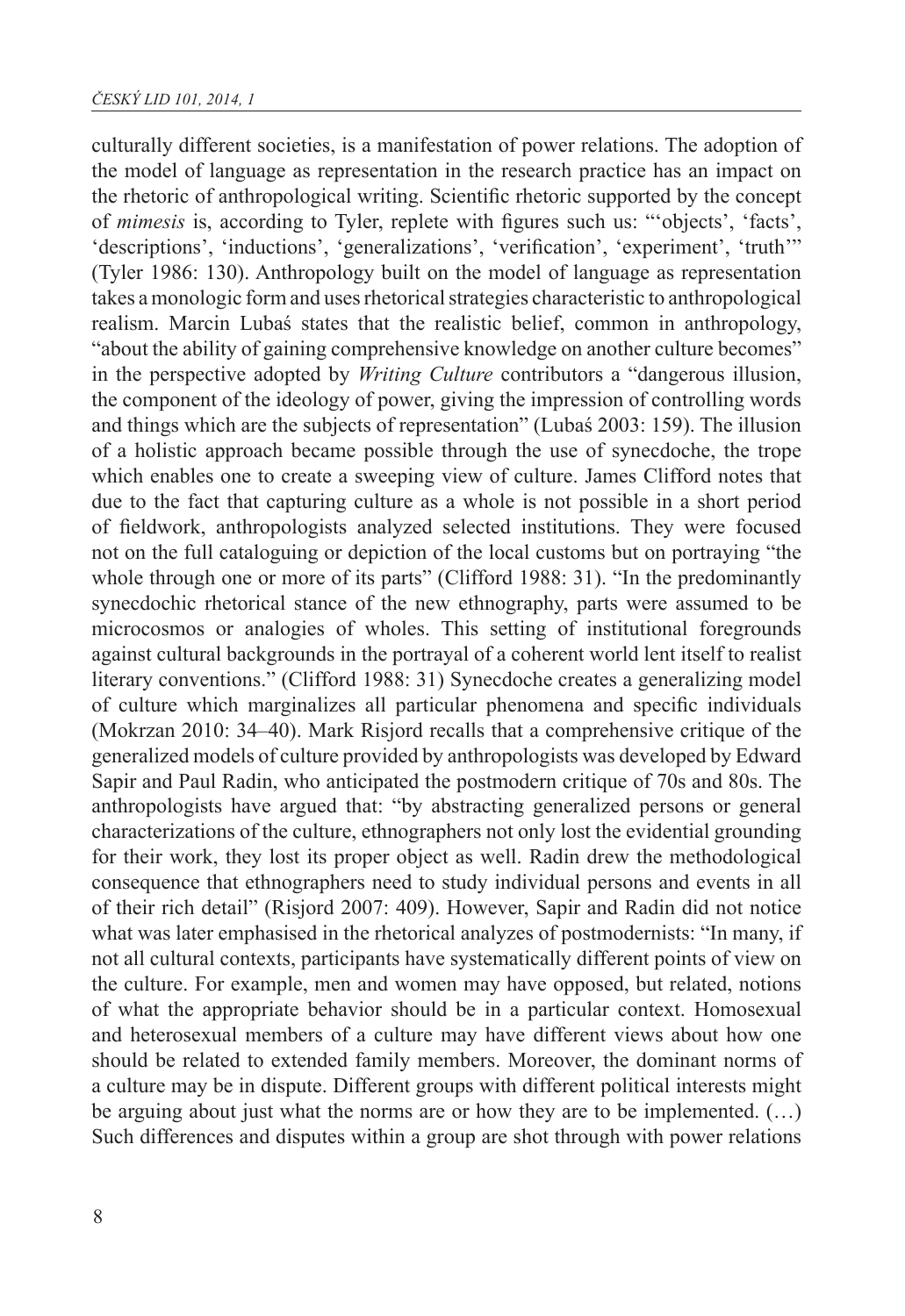and political ramifications. By describing one perspective on social norms as the correct one, an ethnographer is taking sides on a political issue within the culture. In the context of colonialism or post-colonial nationalism, choosing one description as 'the culture' cannot be a politically neutral act." (Risjord 2007: 419)

In response to the project of anthropology founded on the metaphor of language as representation, Tyler proposes anthropology, for which the basic idea is evocation. Evocation does not represent any objects, "there being nothing observed and no one who is observer" (Tyler 1986: 126) and therefore, according to Tyler, it aims at decolonizing power relations. The American anthropologist, questioning all monologic rhetorical strategies, moves the cooperative nature of the anthropological experience to the forefront of scientific rhetoric. Anthropological texts which realize the idea of evocation ought to be composed of fragments of discourses and utterances of social actors cited by an author. In other words, the rhetorical structure of anthropological text takes polyphonic form. Polyphony, connoting the voice and the discursive context of fieldwork, becomes the best rhetorical tool of anthropology which aims at refuting its own hegemony (Tyler 1986: 137). Rhetorical attempts to eliminate these power relations from research practice were also taken by the researchers whose narratives were defined by George E. Marcus and Dick Cushman (1982: 25) as experimental. Experimental texts in anthropology, which should be treated largely as a remedy for anthropological realism genre conventions, emphasize that the process of production of scientific knowledge is dialogical. Marcin Lubaś writes that "dialogic criticism of ethnography situates the discourse of ethnographer on the same level as the indigenous discourse. Ethnographic text takes the form of conversation" (Lubaś 2003: 170). The purpose of dialogic rhetorical strategy is to disavow power relations and to replace them with egalitarian relations. In this perspective, rhetoric is not only a way to create a text and understand reality, but it is also a tool which advocates emancipation. Rhetoric – conceived this way – has an epistemological as well as performative character.

It should be emphasized that the critics of the dialogic perspective have argued that this approach does not match up to expectations. According to Tyler, dialogue in anthropology is a rhetorical form which masks in fact, that the final voice in the production of meanings belongs to an anthropologist (Tyler 1987: 66). A similar opinion was expressed by Clifford, who broadened Tyler's observation by including the polyphonic perspective: "the authoritative stance of 'giving voice' to the other is not fully transcended" (Clifford 1988: 51).

Commenting on the topic, Risjord notes that critics of anthropology such as Steven Sangren and Paul Roth, have also shown that "rhetorical changes [characteristic to experimental etnographies – M.M.], such as emphasizing the active voice or writing in the first-person, are insufficient to address the real problem. (…) If the political position of ethnographers *vis-à-vis* colonialism is the problem, then reflexivity is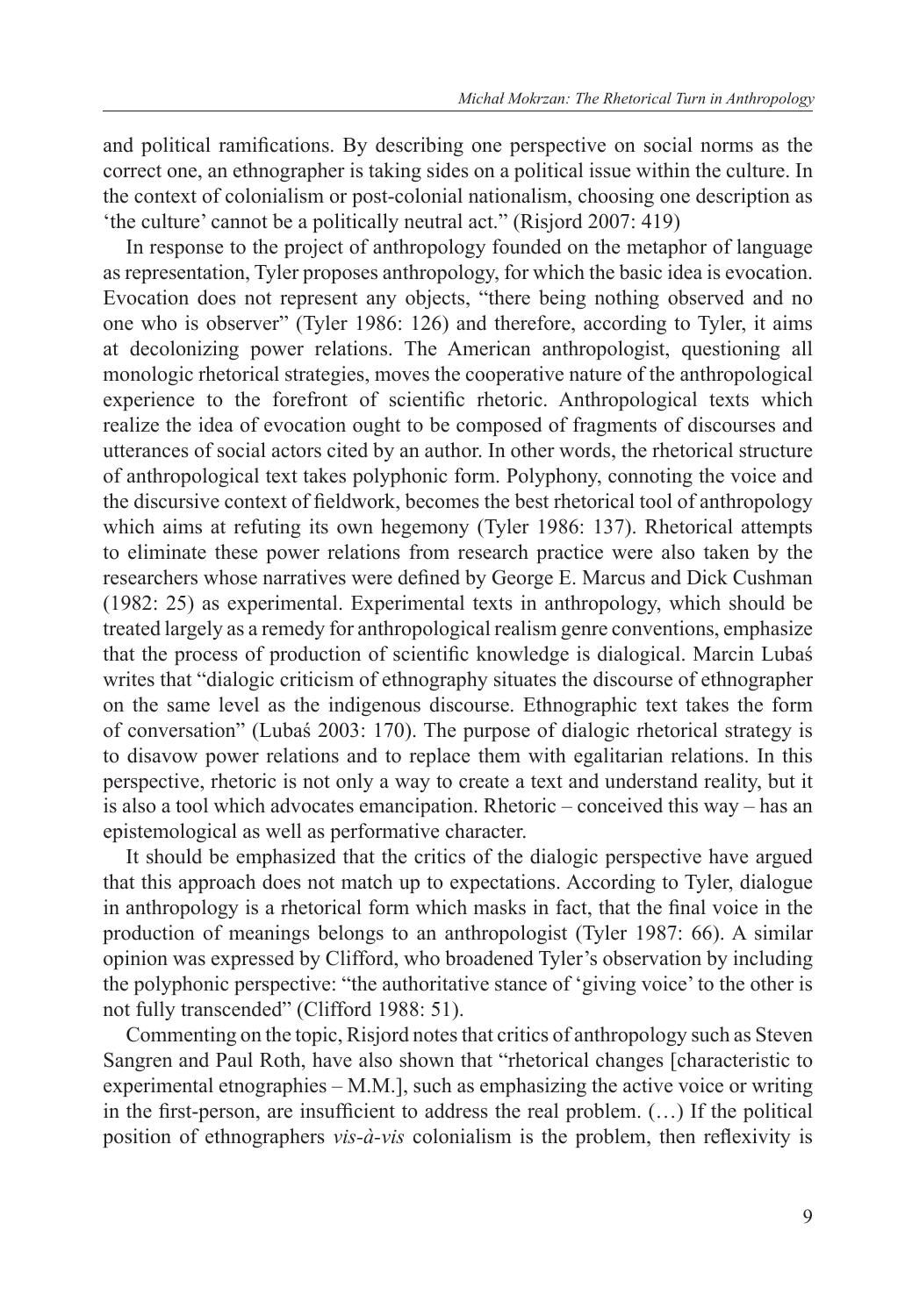unable to either expose or fix it. Reflexivity does not aid recognition; ethnographers were rarely self-conscious about the relationship between their research and the colonial authorities (as the essays in *Anthropology and the Colonial Encounter*  showed). Nor does reflexivity resolve the political issues; for that one needs a critical stance" (Risjord 2007: 420–421).

It is worth noting that some of the anthropological works included in the rhetorical turn, which were defined by George E. Marcus and Michael M. J. Fischer as ethnography of experience, basically aimed to create – by using rhetorical devices – more adequate forms of representation of socio-cultural reality (Marcus – Fischer 1986: 109). In the face of the critique of epistemology proposed by Rorty and Jean-François Lyotard, which rejected the idea of representation as such, the attempts to overcome the epistemological and ethical problems in experimental ethnographies appear to be paradoxical. The paradoxical nature of rhetorical turn in anthropology was highlighted by Peter Pels and Lorraine Nencel. They argued that "the movement of textual criticism was quickly labelled 'postmodern'. But if the postmodern condition is, as Lyotard argues, a crisis of legitimation based on incredulity towards metanarratives, several of the critics of ethnographic authority are not so much 'post'-modernists as modernists of the literary turn. Their 'crisis of representation' is merely an experimental moment in which we can look for other, and possibly more adequate, means of representation. Their experiments do not produce the bewilderment created by a truly 'postmodern' crisis of legitimation in which the possibility of representation *per se* is questioned" (Pels – Nancel 1991: 14).

#### **Anthropology of Rhetoric, Social Poetics and Rhetoric Culture Theory**

The second incarnation of the rhetorical turn in anthropology is characterized by an interest in the processes of figuration and acts of persuasion in culture and society. Works of Franz Boas, James Frazer, Bronislaw Malinowski – the founding fathers of the scientific discourse of anthropology – show that first anthropological studies on the rhetoric were incidentally focused on metaphors, allegories and symbols in thought and language of tribal societies. Ivo Strecker and Stephen Tyler (2009: 4) point out that only with the so-called "metaphorical turn", which took place in the mid-twentieth century and was initiated by structural anthropology, the large-scale anthropological studies on the rhetorical dimension of cognitive and symbolic mechanisms has flourished. In *The Savage Mind* Claude Lévi-Strauss showed that indigenous logic of totemic classifications and European ways of conceptualizing reality are based on metaphorical and metonymic transformations. Totemic taxonomies of Australian Aborigines as well as French practices of naming plants demonstrate that the "systems of logic work on several axes at the same time. The relations which they set up between the terms are most commonly based on contiguity […] or on resemblance [...]. In this they are not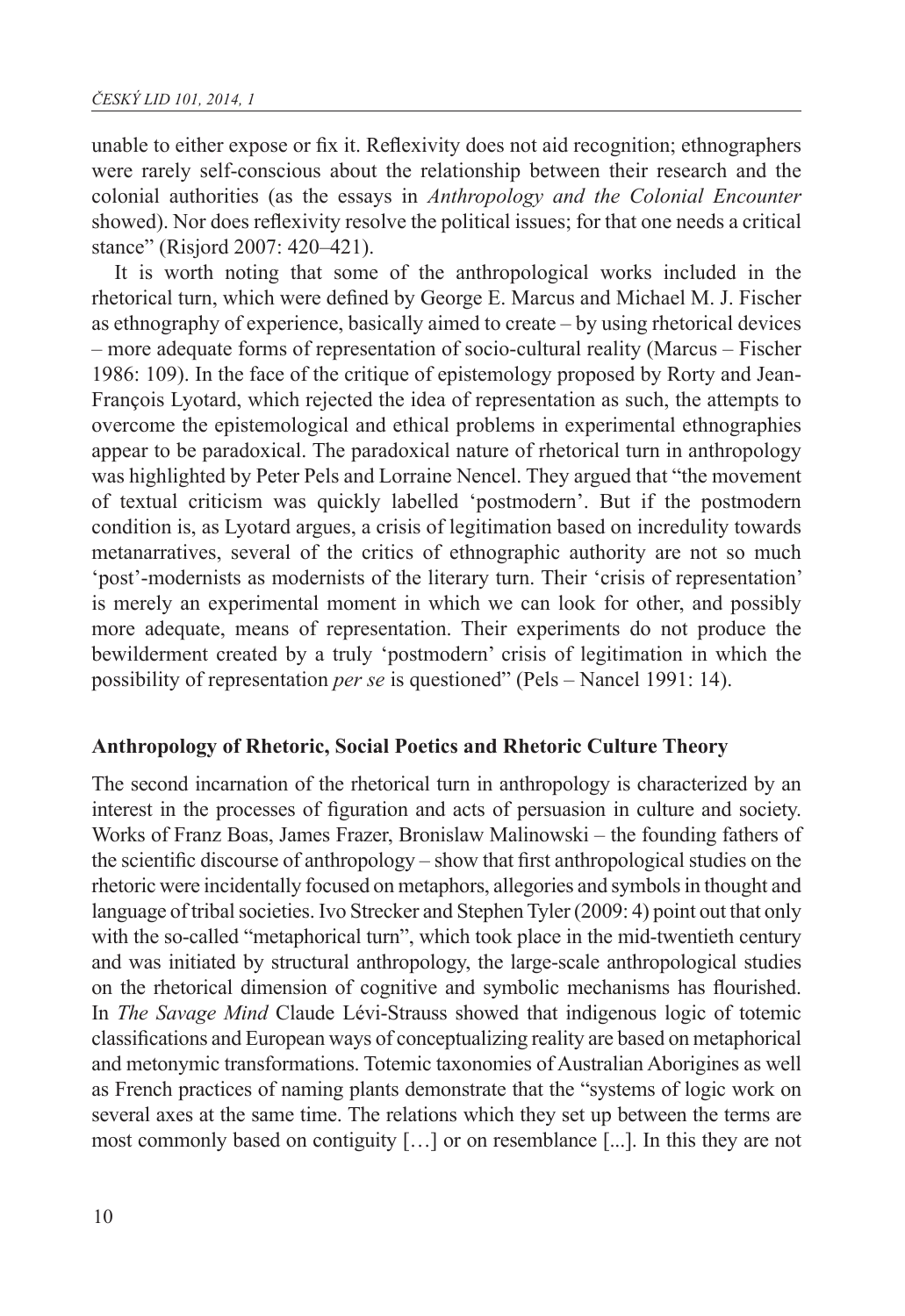formally distinct from other taxonomies, even modern ones, in which contiguity and resemblance also play a fundamental part: contiguity for discovering things which 'belong both structurally and functionally ... to a single system' and resemblance, which does not require membership of the same system and is based simply on the possession by objects of one or more common characteristics" (Lévi-Strauss 1966: 63). The ability to combine two different concepts or terms through metaphor and metonymy is an innate human ability. Author of *The Savage Mind* draws attention to the figurative aspect of human cognition. Metaphor and metonymy as rhetorical tropes are therefore treated in epistemological rather than aesthetic categories. Studies on the rhetorical dimension of human knowledge initiated by Lévi-Strauss were continued in the works of those anthropologists who adopted the structural model of analyzing socio-cultural phenomena (Leach 1976; Douglas 1966; Stomma 2002).

It appears however, that the studies on the rhetoric dimension of cultural phenomena were launched not only in the field of structural anthropology. Determining theoretical grounds of interpretative anthropology, Geertz emphasized that if anthropologists want to write about culture they have to "know something about what theater and mimesis and rhetoric are" (Geertz 1983: 30). Geertz presented his relationship to rhetoric for the first time in *Ideology as a Cultural System*, which became part of the volume entitled *Interpretation of Cultures* (Geertz 1973: 193–233). In this essay he criticizes approaches to ideology existing in social sciences and proposes a new approach that takes into account the knowledge of figurative aspects of cultural phenomena (Mokrzan 2012a: 114–117). Geertz argues that social sciences have no analytical framework in which to interpret the symbolic action and metaphorical speech. "With no notion of how metaphor, analogy, irony, ambiguity, pun, paradox, hyperbole, rhythm, and all the other elements of what we lamely call 'style' operate-even, in a majority of cases, with no recognition that these devices are of any importance in casting personal attitudes into public form, sociologists lack the symbolic resources out of which to construct a more incisive formulation" (Geertz 1973: 209). Writing about rhetorical tropes Geertz notes that: "As metaphor extends language by broadening its semantic range, enabling it to express meanings it cannot or at least cannot yet express literally, so the head-on clash of literal meanings in ideology – the irony, the hyperbole, the overdrawn antithesis – provides novel symbolic frames against which to match the myriad 'unfamiliar somethings' that, like a journey to a strange country, are produced by a transformation in political life." (Geertz 1973: 220)

The works of structuralists and interpretive anthropologists confirm that interest in the tropologic mechanisms in culture and society is an important completion to the anthropological study of the symbolic dimension of the human experience. However, the first publication in anthropology, which took the problem of rhetoric in social life, was the book entitled *The Social Use of Metaphor. Essays in the Anthropology of Rhetoric* (Sapir – Crocker 1977). Michael Herzfeld points out that anthropologists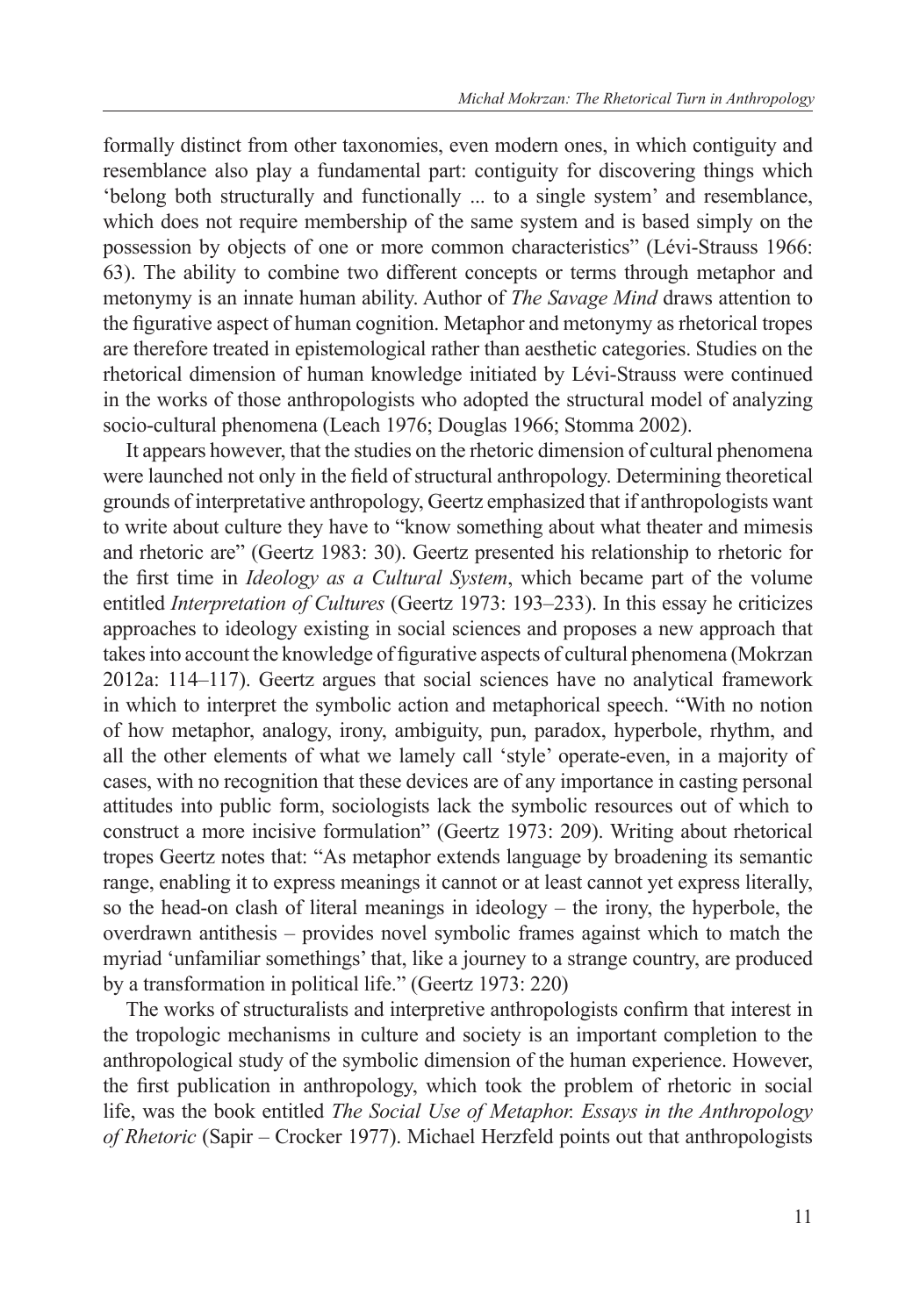writing in this volume (Christopher J. Crocker, James W. Fernandez, James Howe, David J. Sapir, Peter Seitel) "have focused on the performative aspects of language in social life by treating the play of tropes as constitutive of cultural life" (Herzfeld 2005: 238). This book was dedicated to Kenneth Burke not without reason. His conception of rhetoric as using symbols in order to shape attitudes and induce behavior turned out to be very close to the anthropological position which treats language as a guide to social reality. Following Burke's remark that the "literature is equipment for living" (Burke 1973: 293–304) authors of the articles published in the mentioned volume showed "both theoretically and empirically, how metaphors are not only 'good to think with', 'good to speak with', or 'good to write with', but are especially 'good to live by'" (Strecker – Tyler 2009: 4). For example, in the article *Saying Haya Sayings* Peter Seitel, referring to Burke's observation that "proverbs are *strategies* for dealing with *situations*" (Burke 1973: 296) and Dell Hyme's concept of "ethnography of communication" examines the rhetorical dimension of the use of proverbs in the social life of the Haya people. In turn, James W. Fernandez in the article *The Performance of Ritual Metaphors* develops Burke's model of analyzing ritual dramas, and states that "the study of ritual is the study of the structure of associations brought into play by metaphoric predications upon pronouns" (Fernandez 1977: 102). From a contemporary point of view, an essential value of the book *The Social Use of Metaphor* is that it expands the repertoire of rhetorical concepts and terms used to date by structural anthropologists. In the article, *The Anatomy of Metaphor*, J. David Sapir notes that Jakobson's and Lévi-Strauss's approach to rhetorical tropes is too reductionist. "Jakobson not only reduces the two [synecdoche and metonymy – M.M.] to one (calling them both metonymy) but also argues that the contrast between metaphor and metonymy represents at the level of figurative language a basic contrast between paradigmatic replacement (for metaphor) and syntagmatic continuity or combination (for metonymy) that operates at every linguistic level – from phonology through syntax to semantics. Anthropologists have become familiar with this twofold distinction in Lévi-Strauss's writing on totemism and myth, although there he ignores entirely the kinds of metaphor we have so far been talking about, restricting his interest to the analogic or external metaphors that we will come to shortly." (Sapir 1977: 13) One of the statements in *The Savage Mind* confirms Sapir's words: "we need not in this work regard ourselves as bound by grammarians' refinements, and I shall not treat synecdoche – a spieces of metonymy according to Littré – as a distinct figure of speech" (Lévi-Strauss 1966: 205). While reading *The Social Use of Metaphor* one can notice that authors clearly respect the classificatory fineness of rhetoric, distinguishing synecdoche from metonymy as well as paying attention to other tropes and figures of speech. It should be noted, however, that the most valuable element of those texts is that they successfully supplement the structuralist perspective, focusing only on the generative symbolic system. The proper aim of the research proposed by anthropologists of rhetoric is the analysis of how the tropes used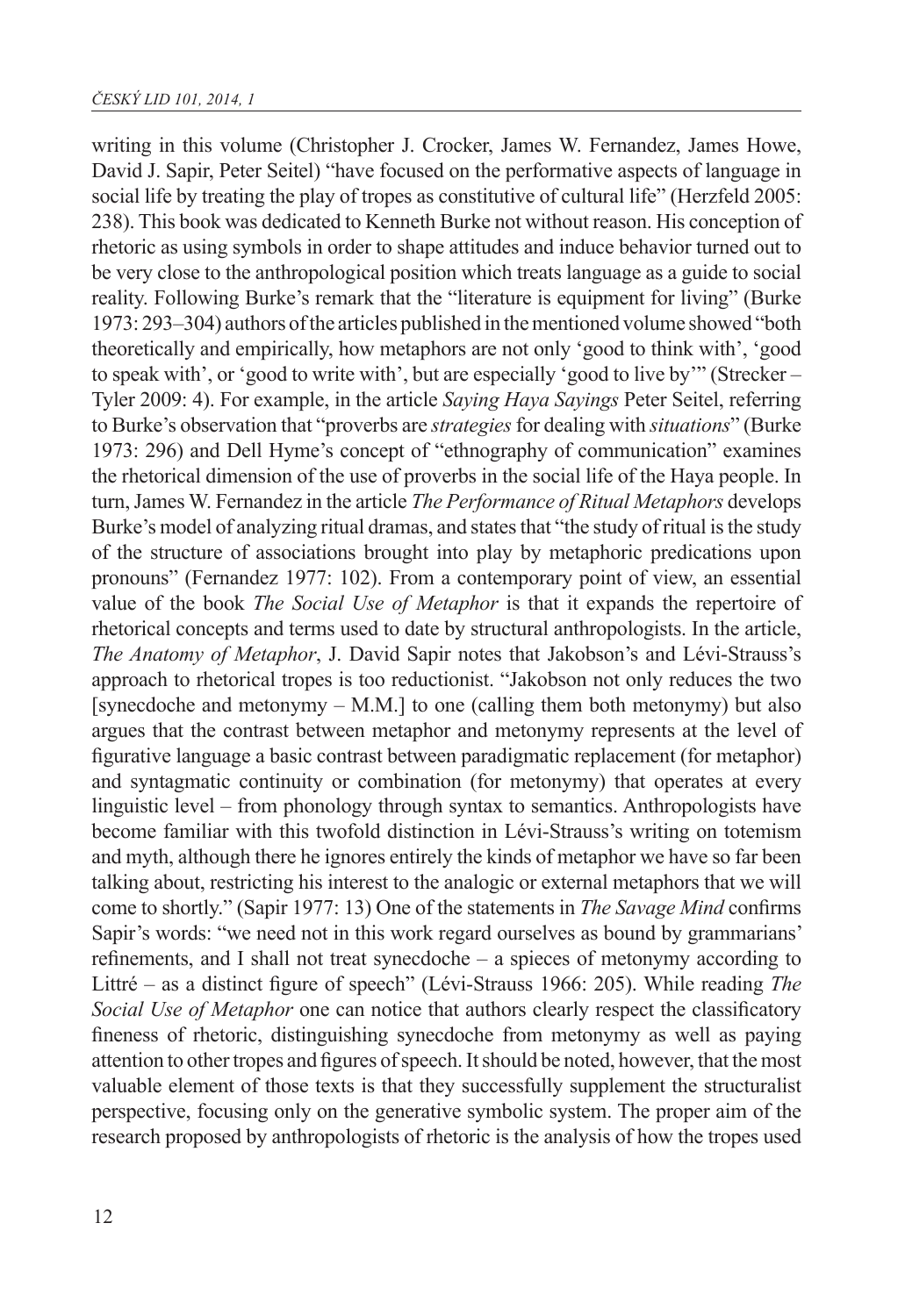by social actors operate in specific social contexts. Joining the reflection on the tropes, as symbolic categories, arranging spheres of human experience with the problem of their applicability in everyday social interactions entails the evocation of the rhetorical fundamental concept: the persuasion. Anthropologists of rhetoric are therefore not only interested in rhetorical elocution, but – and it must be conceived as the greatest value of this book – they pay attention to the persuasive function of rhetorical tropes, adding thereby a performative dimension to the structuralist perspective.

Works in the field of anthropology of rhetoric initiated by co-authors of *The Social Use of Metaphor* are continued inter alia by James W. Fernandez, Michael Herzfeld and other researchers circled around the *The International Rhetoric Culture Project*. Thus, for example, in Herzfeld's book entitled *Cultural Intimacy. Social Poetics in the Nation-State*, the negotiations of power relations in the nation state, the issue which is characteristic to the anthropology of politics, is conceptualized in the categories proposed by rhetoric (Mokrzan 2012b: 113–116). The author introduces the concept of social poetics, understood as a technical analysis of the rhetorical features of human symbolic expression. The anthropologist considers that "any symbolic system used as an instrument of persuasion – or, as we might now say, used for performative effect – can be examined under this heading" (Herzfeld 2005: 183). In Herzfeld's view, building social relations based on power relations as well as the process of constructing ethnic or national identity are determined by rhetorical strategies. Therefore, socio-cultural anthropology, and other social sciences, would be "a special illustration of a larger principle, the role of rhetoric in everyday social action. Asocial poetics treats all social interaction, not only as employing rhetoric, but also as rhetorical in its own right" (Herzfeld 2005: 185). Herzfeld rejects the epiphenomenal view, stating that rhetoric is secondary in relation to social organization. In turn, he treats "social organization *as* rhetoric" (Herzfeld 2005: 185). This theoretical perspective is a departure from the overly languagelike explanational model proposed in the 60s by the structural anthropology of Claude Lévi-Strauss and Tartu-Moscow's semiotic school. Herzfeld distinguishes models based on language (structural and semiotic) and models derived from language (close to the symbolic anthropology of Victor Turner and the interpretative anthropology of Clifford Geertz), and writes that the latter models are acceptable, "because they do not predetermine the structural characteristics that different semiotic modes employ" (Herzfeld 2005: 199). This position is consistent with Umberto Eco's concept of cultural semiotics, created on the ruins of the ontological structuralism of Claude Lévi-Strauss and Jacques Lacan. Also, social poetics doesn't claim rights to make considerations on the structure of human cognition, but it raises the question as to how the rhetorical strategies are used in the process of negotiating power relations and constructing social identity.

For the contemporary anthropological research, on the processes of figuration and persuasion in culture and society, of particular importance is the *International Rhetoric Culture Project* which has been developed for over ten years now. This initiative brings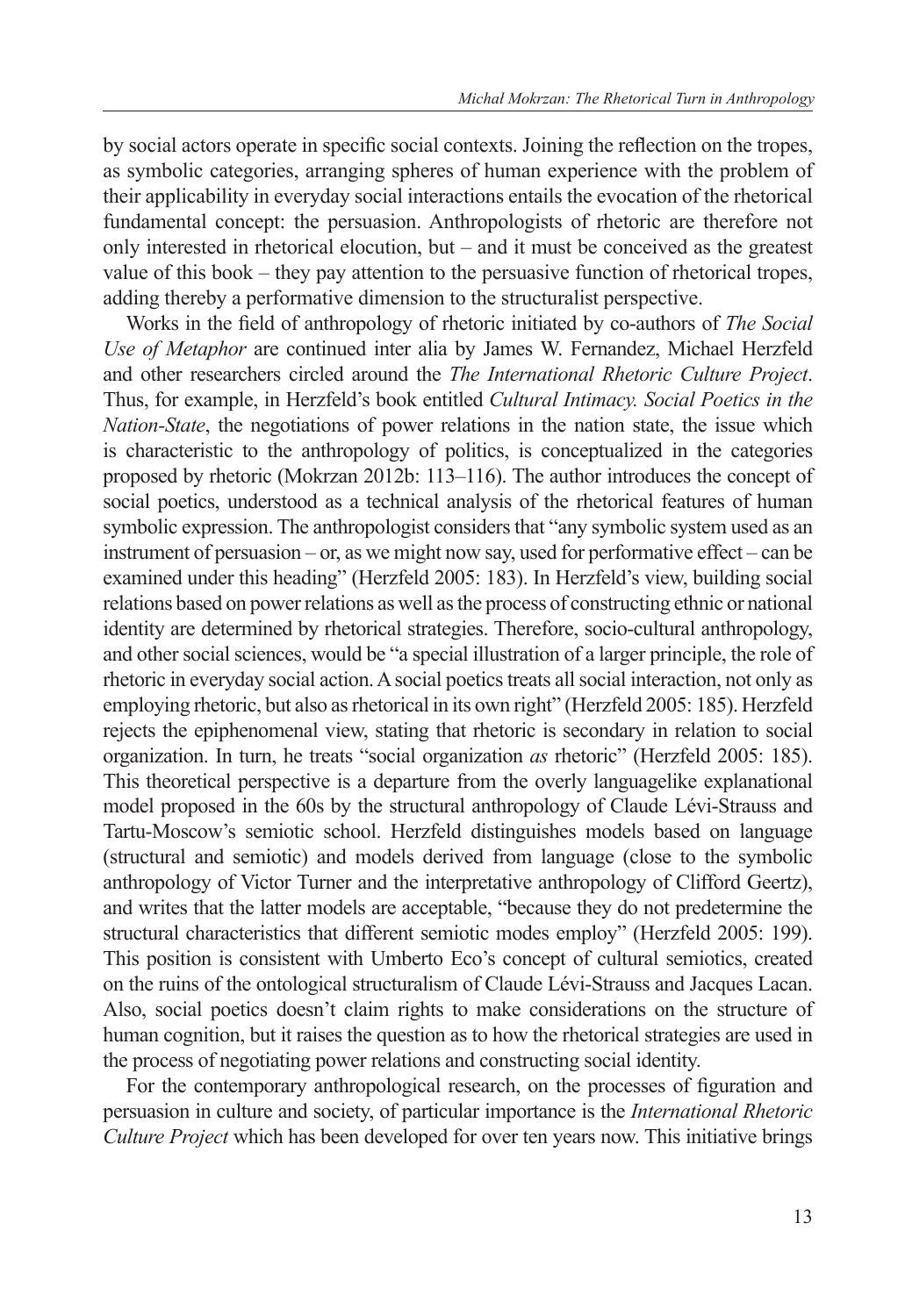together researchers interested in the mutual relations between rhetoric and culture. In the introduction to the book entitled *Culture and Rhetoric*, primary initiators of the project, Stephen A. Tyler and Ivo Strecker write that the thesis, which states that every expression is rhetorically structured and should be grafted in anthropological studies of culture. Anthropologists maintain that "just as there is no 'zero degree rhetoric' in any utterance, there is no 'zero degree rhetoric' in any of patterns of culture" (Strecker – Tyler 2009: 1). Updating findings expressed in *Writing Culture*, that rhetoric is an instrument by which we describe and learn about the cultural reality, Strecker and Tyler point out that rhetoric is also responsible for the creation and functioning of socio-cultural phenomena. Referring to the book *The Dialogic Emergence of Culture* (Tedlock – Mannheim 1995), which announces the rise of dialogic a methodological perspective in anthropology, they write about the rhetorical emergence of culture. Anthropological studies of rhetoric in social relations, economy, religion and politics are based on the idea that takes the form of chiasm: "rhetoric is founded in culture" and vice versa "culture is founded in rhetoric" (Strecker – Tyler 2009: 4). This observation becomes a basis to the so-called Rhetoric Culture Theory, created by the researchers of *The International Rhetoric Culture Project*. According to this theory as Peter L. Oesterreich points out "humans are rhetorical beings who use persuasive speech not only to influence others but also to shape themselves" (Oesterreich 2009: 49). Due to the fact that this research project develops at a rapid pace – within five years there were six books under the name "Rhetoric Culture" published: *Culture and Rhetoric* (Strecker – Tyler 2009), *Rhetoric, Culture and the Vicissitudes of Life* (Carrithers 2009), *Economic Persuasions* (Gudeman 2010), *The Rhetorical Emergence of Culture* (Meyer – Girke 2011), *Astonishment and Evocation. The Spell of Culture in Art and Anthropology* (Strecker – Verne 2013) and *Chiasmus and Culture* (Wiseman – Paul 2014) – one can risk the thesis that we are now witnessing a crystallization of a new theoretical and methodological trend in anthropology, which can be described as rhetorical anthropology or "rhetorical ethnography" (Hauser 2011: 168). Researchers gathered around the *Rhetoric Culture Project* draw their inspiration from sources such as: ancient rhetoric (Aristotle, Cicero, and Quintilian), literary criticism (Kenneth Burke, Mikhail Bakhtin, Paul de Man), *rhetorische Anthropologie* (Hans Blumenberg), philosophy of language and culture (Wilhelm von Humboldt, Hans-Georg Gadamer, Jacques Derrida), linguistic anthropology (Dell Hymes), symbolic anthropology (Clifford Geertz, James Fernandez), postmodern anthropology (Stephen A. Tyler). The expansion of the horizon of possible inspirations results in the adoption of a holistic rhetorical perspective in anthropological studies. Characteristic of this perspective is that apart from drawing attention to the tropological and persuasive dimension of human communication, the authors working within *Rhetoric Culture Project* include in their research on culture such rhetorical categories as: *inventio, dispositio, elocutio, memoria, pronuntiatio, logos, ethos, pathos, topoi.* According to Strecker and Tyler, a holistic approach to rhetoric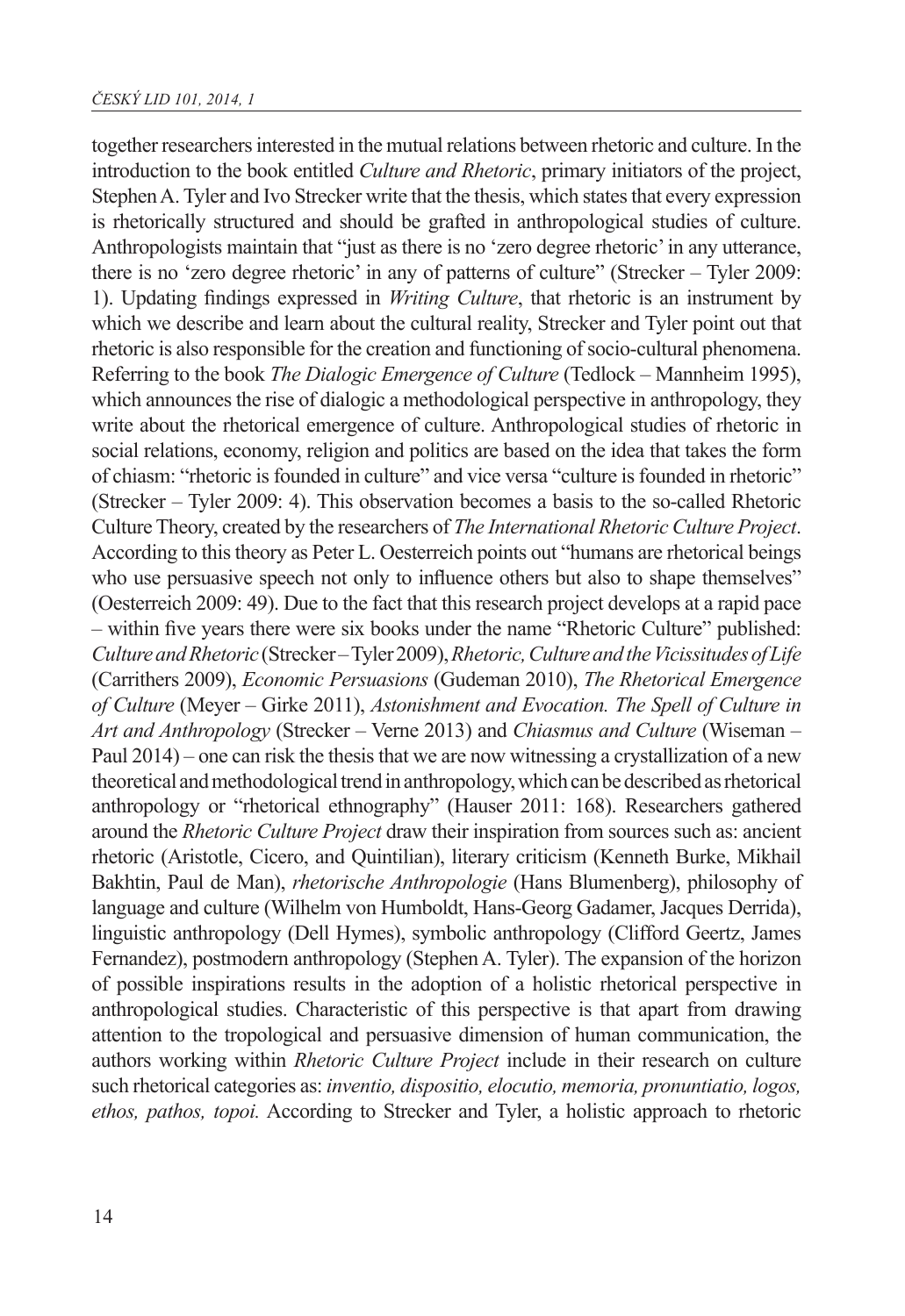in anthropology can "help overcome the state of limbo in which cognitive, symbolic, dialogic, and all sorts of discursive anthropologies had left us" (Strecker – Tyler 2009: 4).

# **Rhetoric in Anthropology**

To recapitulate: the rhetorical turn in anthropology reflects three dimensions of rhetoric. First, one is the persuasive aspect of anthropological texts. It shows that the written text urge, persuade or lure its readers. The second aspect is the figurativeness of anthropological language. Rhetorical tropes and figures are not understood in terms of aesthetics, they are rather linguistic and mental tools that transform fieldwork experience into text, and therefore gain epistemological status. According to Jerzy Ziomek, rhetoric understood as the art of persuasion i.e. the practice used to influence opinions of an audience; is the rhetoric conceived as persuasiveness, refers to "the experience given in language and through language" (Ziomek 1990: 10). This observation corresponds with the idea shared by the authors mentioned in this article that all knowledge, including ethnographic is mediated by rhetoric. The third dimension of rhetoric, which appears in anthropological works, is the persuasive and figurative nature of culture and society. Here, the key idea is that both sides of the research process, while expressing opinions are compelled to use symbols, metaphors and other rhetorical tropes. Therefore, rhetoric becomes the fundamental dimension of human existence. For – as the authors of *Contemporary Perspectives on Rhetoric* recognize *–* "Rhetoric is an action human beings perform when they use symbols for the purpose of communicating with one another" (Foss – Foss – Trapp 1991: 16) and this process runs almost constantly.

January 2014

*References:*

- Bazerman, Charles: 1988 *Shaping Written Knowledge: The Genre and Activity of the Experimental Article in Science*. Madison: The Uniersity of Wisconsin Press.
- Brown, Richard Harvey: 1987 *Society as Text: Essays on Rhetoric, Reason and Reality*. The University of Chicago Press.
- Brown, Richard Harvey: 1990 Rhetoric, Textuality and the Postmodern Turn in Sociological Theory. *Sociological Theory* 8: 2: 188–197.
- Brown, Richard Harvey: 2005 The Rhetorical Turn in Social Theory. In: Ritzer G. (ed.): *Encyclopedia of Social Theory*. V. II. London: Sage Publications: 645–647.

Baer, Monika: 2010 – Antropologiczny "inny". Orientalizacja czy potencjał krytyczny? Zeszyty *Etnologii Wrocławskiej* 12–13: 5–25.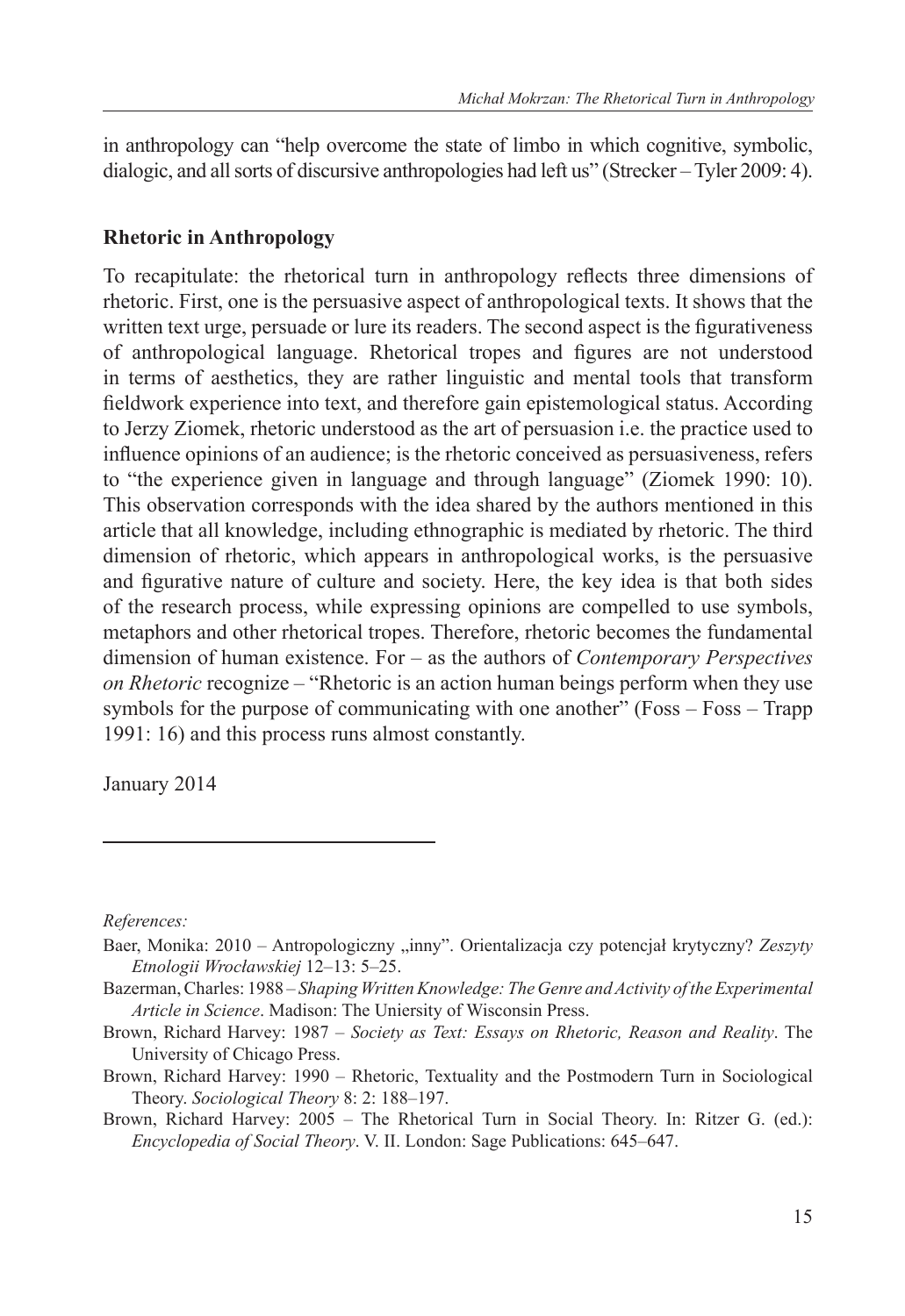- Burke, Kenneth: 1973 *The Philosophy of Literary Form: Studies in Symbolic Action*. The Regents of the University of California.
- Campbell, John Angus: 1990 Scientific Discovery and Rhetorical Invention: The Path to Darwin's Origin. In: Simons, HW (ed.): *The Rhetorical Turn: Invention and Persuasion in the Conduct of Inquiry*. Chicago: The University of Chicago Press: 58–90.
- Carrithers, Michael (ed.): 2009 *Rhetoric, Culture and the Vicissitudes of Life*. New York: Berghahn Books.
- Clifford, James: 1988 *The Predicament of Culture. The Twentieth-Century Ethnography, Literature, and Art*. Cambridge, Massachusetts, London: Harvard University Press.
- Clifford, James Marcus, George E. (ed): 1986 *Writing Culture: The Poetics and Politics of Ethnography*. Berkeley: University of California Press.
- De Man, Paul: 1978 The Epistemology of Metaphor. *Critical Inquiry* 5: 1: 13–30.
- Derrida, Jacques: 1982 *Margins of Philosophy*. Chicago: The University of Chicago Press: 207–271.
- Domańska, Ewa: 2000 Wokół metahistorii. In: White, Hayden: *Poetyka pisarstwa historycznego*. Ewa Domańska, Marek Wilczyński (ed.). Kraków: Universitas: 7–30.
- Douglas, Mary: 1966 *Purity and Danger*. New York: Praeger.
- Ede, Lisa: 1992 Clifford Geertz on Writing and Rhetoric. *Journal of Advanced Composition* 12: 1: 208–212.
- Fahnestock, Jeanne: 1999 *Rhetorical Figures in Science*. New York: Oxford University Press.
- Fernandez, James: 1977 The Performance of Ritual Metaphors. In: Sapir DJ Crocker CJ (ed.): *The Social Use of Metaphor. Essays in the Anthropology of Rhetoric*. Philadelphia: University of Pennsylvania Press: 100–131.
- Foss, Sonja K. Foss, Karen A. Trapp, Robert: 1991 *Contemporary Perspectives on Rhetoric*. Illinois: Prospects Heights.
- Gasché, Rodolphe: 1999 *The Wild Card of Reading. On Paul de Man*. Cambridge, Massachusetts: Harvard University Press.
- Geertz, Clifford: 1973 *The Interpretation of Cultures. Selected Essays*. New York: Basic Books.
- Geertz, Clifford: 1983 *Local Knowledge. Further Essays in Interpretive Anthropology*. New York: Basic Books.
- Geertz, Clifford: 1988 *Works and Lives: The Anthropologists as Author*. Stanford: Stanford University Press.
- Gross, Alan G.: 1990 *Rhetoric of Science*. Cambridge: Harvard University Press.
- Gross, Alan G.: 2006 *Starring The Text: The Place of Rhetoric in Science Studies*. Carbondale: Southern Illinois University Press.
- Gudeman, Stephen (ed.): 2010 *Economic Persuasions*. New York: Berghahn Books.
- Habermas, Jürgen: 1983 Interpretive Social Sciences and Hermeneuticism. In: Haan, N. Bellah, R. N. – Rabinow, P. – Sullivan, W. (ed.): *Social Sciences as Moral Inquiry*. New York: Columbia University Press: 251–270.
- Hauser, Gerard A.: 2011 Attending the Vernacular. A Plea for an Ethnographical Rhetoric. In: Meyer, C. – Girke, F. (ed.): *The Rhetorical Emergence of Culture*. New York: Berghahn Books: 157–172.
- Herzfeld, Michael: 2005 *Cultural Intimacy. Social Poetics in the Nation-State*. New York and London: Routledge.
- Kuligowski, Waldemar: 2001 *Antropologia refleksyjna. O rzeczywistości tekstu*. Poznań: Wydawnictwo Poznańskie.
- Lakoff, George Johnson, Mark: 2003 *Metaphor We Live By*. London: the University of Chicago Press.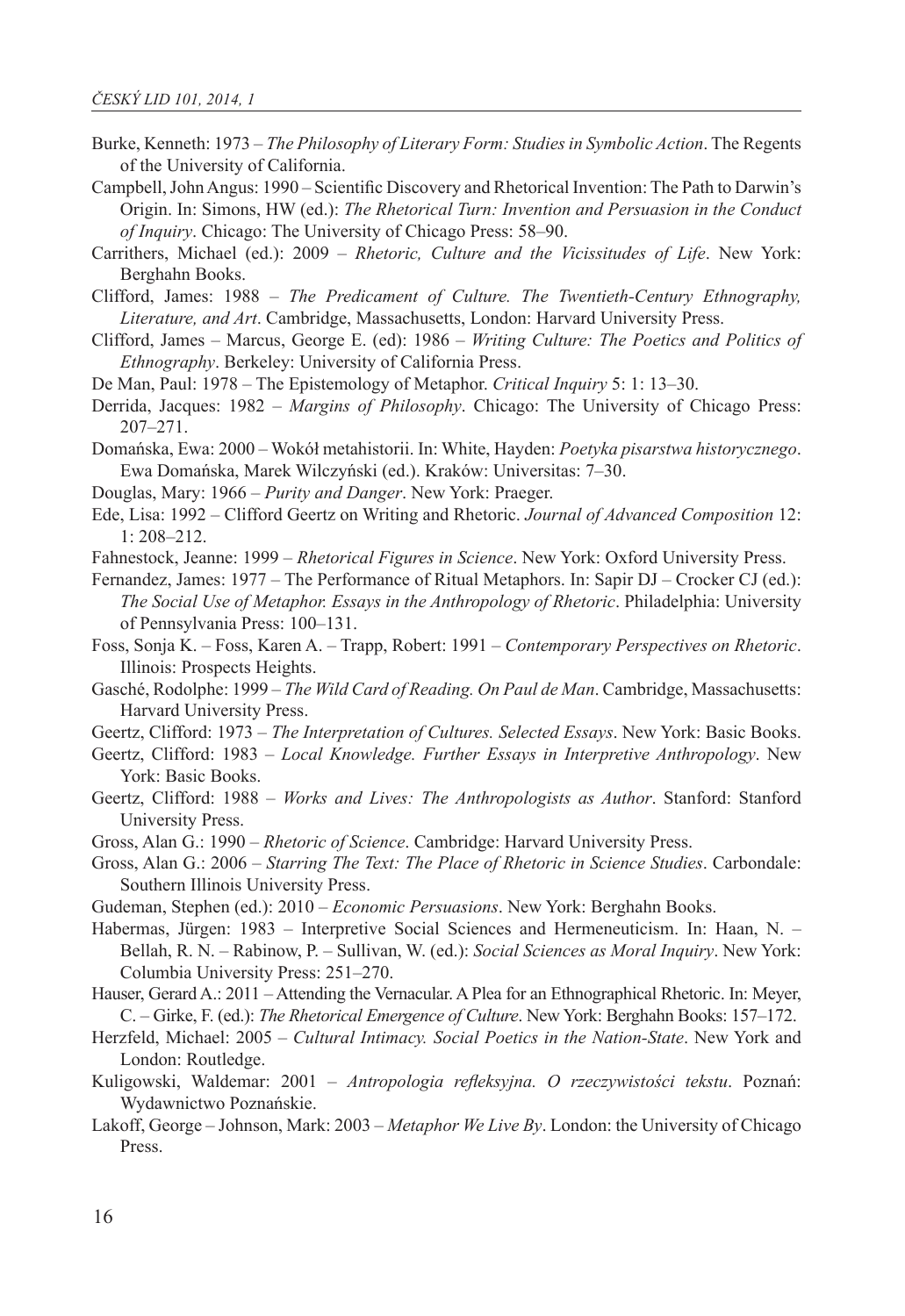- Leach, Edmund: 1976 *Culture and Communication: The Logic by which Symbols Are Connected. An Introduction to the Use of Structuralist Analysis in Social Anthropology.* Cambridge University Press.
- Lévi-Strauss, Claude: 1966 *The Savage Mind*. Chicago: The University of Chicago Press.
- Lubaś, Marcin: 2003 *Rozum i etnografia. Przyczynek do krytyki antropologii postmodernistycznej*. Kraków: Zakład Wydawniczy Nomos.
- Marcus, George E. Cushman, Dick: 1982 Ethnographies as Texts. *Annual Review of Anthropology* 11: 25–69.
- Marcus, George E. Fischer, Michael M. J.: 1986 *Anthropology as Cultural Critique: An Experimental Moment in the Human Sciences*. Chicago: The University of Chicago Press.
- McCloskey, Deirdre: 1998 *The Rhetoric of Economics*. Madison: The University of Wisconsin Press.
- Meyer, Christian Girke, Felix (ed.): 2011 *The Rhetorical Emergence of Culture*. New York: Berghahn Books.
- Mokrzan, Michał: 2010 *Tropy, figury, perswazje. Retoryka a poznanie w antropologii*. Wrocław: Katedra Etnologii i Antropologii Kulturowej.
- Mokrzan, Michał: 2012a Clifford Geertz i retoryka. O zwrocie retorycznym w antropologii. In: Szafrański, A. A. (ed.): *Geertz. Dziedzictwo – Interpretacja – Dylematy*. Lublin: Wydawnictwo KUL: 101–121.
- Mokrzan, Michał 2012b Retoryka i władza w antropologii społeczno-kulturowej. In: Kampka, A. (ed.): *Między znaczeniem a działaniem. Retoryka i władza*. Warszawa: Wydawnictwo SGGW: 109–124.
- Myers, Greg: 1990 *Writing Biology: Texts in the Social Construction of Scientific Knowledge*. Madison: The University of Wisconsin Press.
- Nietzsche, Friedrich: 1989 *Friedrich Nietzsche on Rhetoric and Language*. Sander L. Gilman Carole Blair – David Parent (ed.). New York: Oxford University Press.
- Oesterreich, Peter L.: 2009 Homo Rhetoricus. In: Strecker, I. Tyler, S. A. (ed.): *Culture and Rhetoric*. New York: Berghahn Books: 49–58.
- Pels, Peter Nencel, Lorraine: 1991 Introduction: Critique and the Deconstruction of the Anthropologial Authority. In: Nencel, L. – Pels, P. (ed.): *Constructing Knowledge. Authority and Critique in Social Science*. London: Sage Publications: 1–21.
- Rabinow, Paul Sullivan, William M. (ed.): 1979 *Interpretive Social Science: A Reader*. The University of California Press.
- Risjord, Mark: 2007 Ethnography and Culture. In: Turner, S. Risjord, M. (ed.): *Philosophy of Anthropology and Sociology*. North Holland: 399–428.
- Rorty, Richard (ed.): 1967 *The Linguistic Turn: Essays in Philosophical Method*. Chicago: The University of Chicago Press.
- Rorty, Richard: 1978 Philosophy as a Kind of Writing: An Essay on Derrida. *New Literary History* 10: 1: 141–160.
- Rusinek, Michał: 2003 *Między retoryką a retorycznością*. Kraków: Universitas.
- Sangren, Paul S: 1988 Rhetoric and the Authority of Ethnography: Postmodernism and the Social Reproduction of Texts. *Current Anthropology* 29: 3: 415–424.
- Sapir, David J: 1977 The Anatomy of Metaphor. In: Sapir, D. J. Crocker, C. J. (ed.): *The Social Use of Metaphor. Essays in the Anthropology of Rhetoric*. Philadelphia: University of Pennsylvania Press: 3–32.
- Sapir, David J. Crocker, Christopher J: 1977 *The Social Use of Metaphor. Essays in the Anthropology of Rhetoric*. Philadelphia: University of Pennsylvania Press.